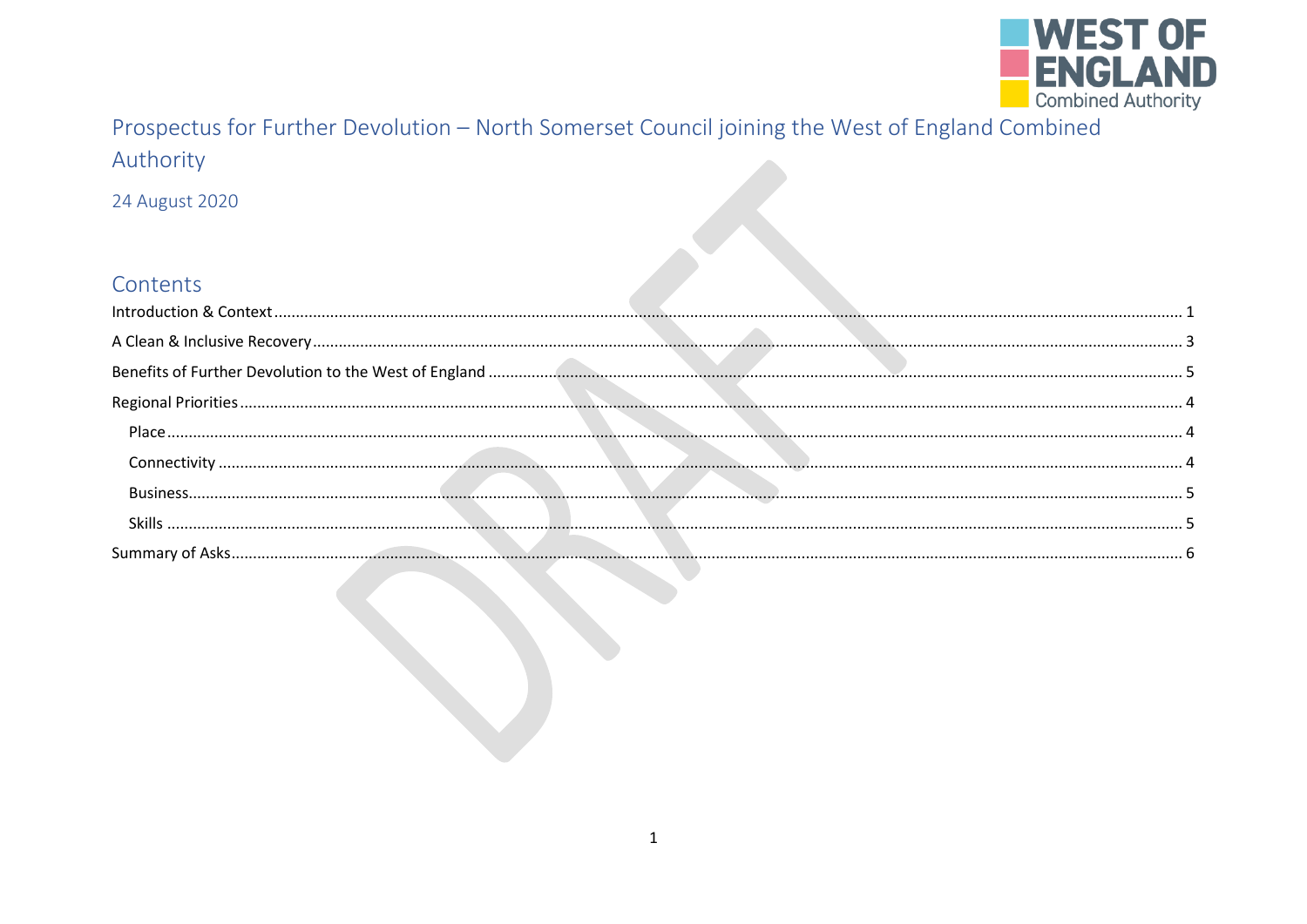

## <span id="page-1-0"></span>Introduction & Context

**We are the best place to invest for growth and sustainability, and we can deliver even more when incorporating North Somerset within our partnership.** The long-term and substantial investment opportunities set out in this prospectus demonstrate the benefits to be gained through a wider expansion of our partnership.

- 1. The West of England is one of the country's economic success stories. Since 2000, our regional economic growth has outstripped national growth we are the most productive city-region in England outside London.
- 2. This prospectus sets out our ambition, our ask and our approach to delivering more, faster, and more responsively as we:
	- Deliver on our ambition for clean and inclusive growth
	- Respond to the urgent demands our communities and economies post Covid-19
	- Work towards a Zero Carbon Future
- 3. Our region is an area where highly-skilled people work, where ideas flourish, and where businesses grow. It's also a place that a diverse population of people call home. Across

the towns and cities of our region, there is an independence of spirit and a pride in the diversity, creativity and ingenuity of our local communities.

- 4. The region presents a sound investment opportunity for Government and businesses. Levels of productivity remain above the national average, rates of international trade are higher than other parts of the UK, and our knowledge driven economy is continuing to diversify. Private investment in our companies is outstripping other places and we are becoming known as a hub for successful business scale-ups.
- 5. We have a history of successful partnership. Through our Local Enterprise Partnership, the Combined Authority and our long-standing collaboration across our four Unitary Authorities we have successfully programmed out £500m of Economic Development Funding projects and £202m of Local Growth Fund. Through the Local Growth Fund, we're investing in our Enterprise Zones to create jobs and support opportunities for businesses to start, grow and collaborate. This has included £55m at Temple Quarter, £32 million at Bath Quays, £64m at Avonmouth and £12m at Somer Valley.
- 6. We continue to invest in innovation. The successful delivery of the £9.2M 5G Smart Tourism project culminated in the largest public trial of 5G technology at a major cultural event with a unique 5G experience for visitors to Bristol's Harbour Festival.
- 7. In delivering the West of England Local Industrial Strategy we are driving investment in high tech R&D capacity, notably across the South Gloucestershire Tec Arc, led by the Bristol & Bath Science Park and National Composites Centre and supporting primes such as Rolls Royce and Airbus, innovation in the green economy and innovative partnership working with the higher education sector to develop new capabilities such as the Institute of Advanced Automotive Propulsion Systems (IAAPS).
- 8. The West of England Combined Authority is investing millions in bus and train travel, and walking and cycling routes, to tackle congestion and improve air quality. In July 2019, the Joint Committee approved a £350m investment programme to March 2023 spanning the Investment Fund and Transforming Cities Fund. This year, we have made further investment in MetroWest to improve connectivity and increase the frequency of local transport services and kickstarted the development of new walking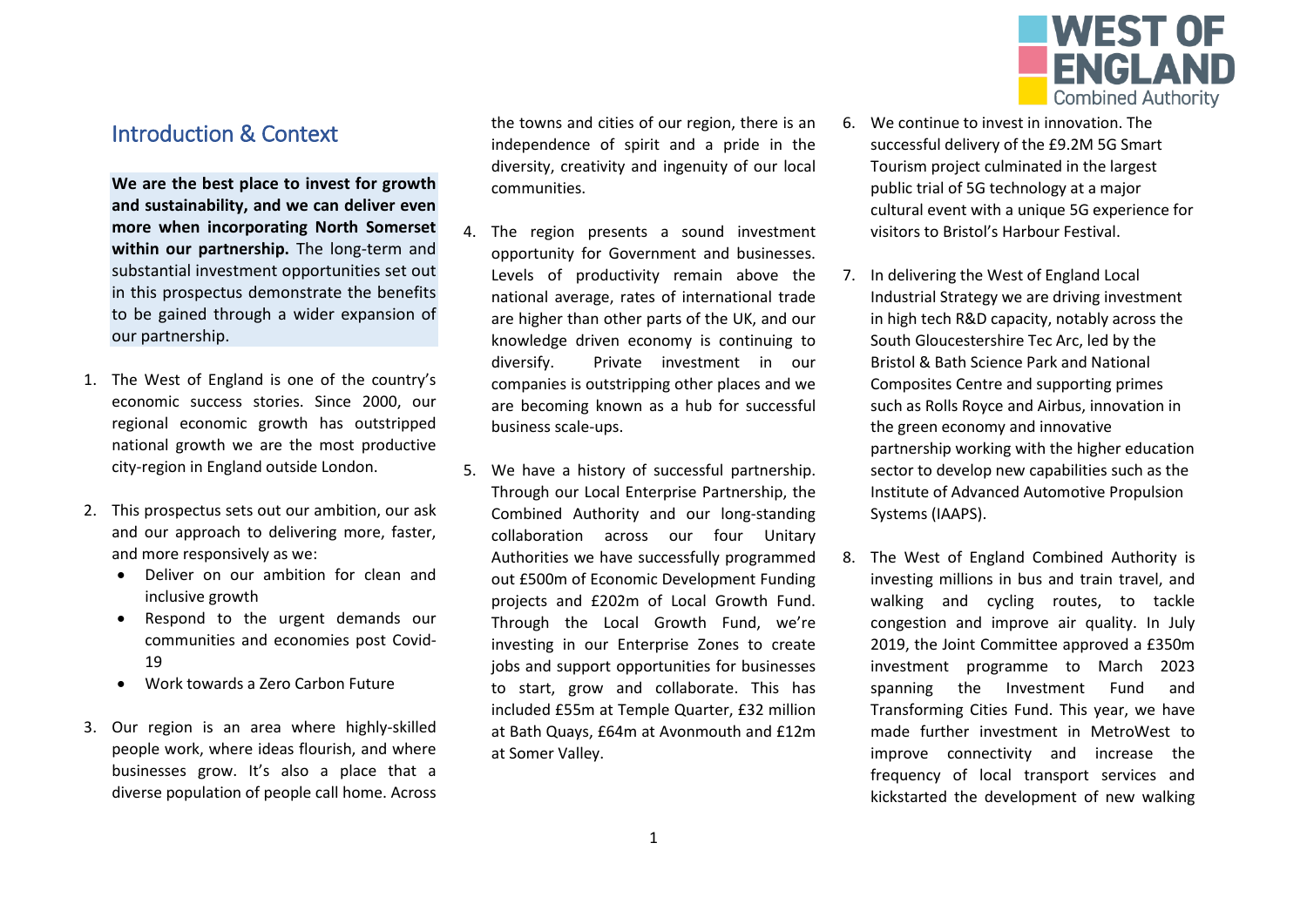

and cycling routes across the region including the Bath River Line project.

- 9. We're supporting businesses to grow and encouraging new businesses to invest in the West of England. This year, our Growth Hub has expanded the support it provides for local businesses and hosted the region's first Scale-Up Summit for high-growth businesses, attended by over 70 local entrepreneurs. The Growth Hub has also been at the forefront of supporting local businesses to prepare for Brexit.
- 10. The continued success of the region's inward investment team, Invest Bristol & Bath in attracting successful organisations and securing new jobs for the region, has seen over 70 businesses investing here in the past two years as a direct result of our work. These include Boccard, Delaware and the new Channel 4 Creative Hub at Finzels Reach, Bristol. We have a track record of delivery, supporting our diverse communities and regional assets to flourish and making a net contribution to HMT.
- 11. WECA, the constituent Unitary Authorities and North Somerset Council are all Members of the rapidly developing Western Gateway powerhouse and strengthening West of England devolution now will solidify this

platform for growth of a sub-regional powerhouse.

12. An increased footprint would bring benefits to the whole region and will enable us to work at scale with others in the broader Western Gateway area to deliver against Government ambitions to create strong regions able to contribute to the levelling-up of the UK.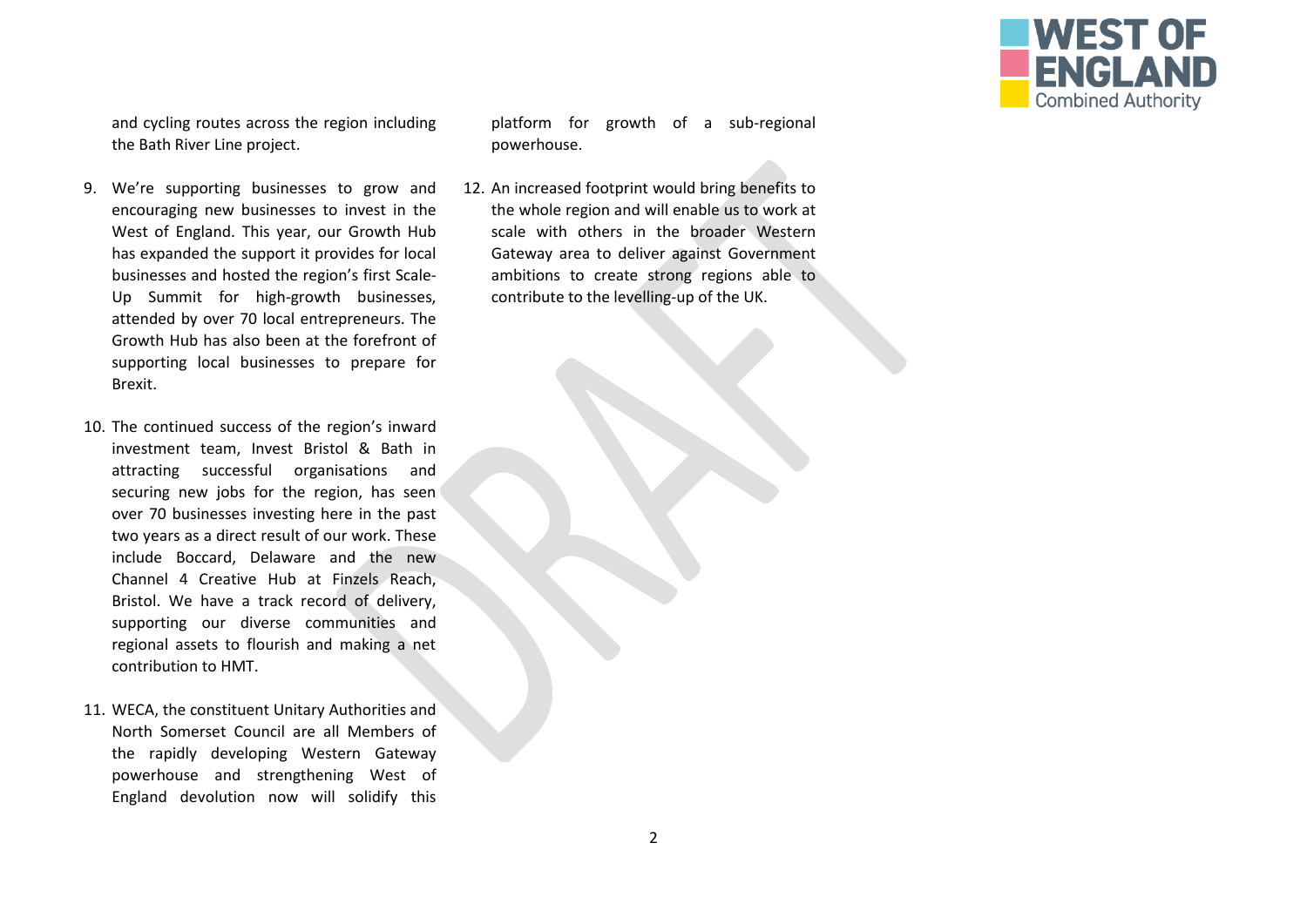

### <span id="page-3-0"></span>A Clean & Inclusive Recovery

- 13. The West of England declared a Climate Change Emergency on 19 July 2019, committing the region to becoming carbon neutral by 2030. To achieve this goal, we are already investing in clean and green transport systems, construction methods, and prioritising support for clean innovation. The priorities set out in this document further support our ambitions for clean and inclusive growth.
- 14. Our Low Carbon Challenge Fund, launched earlier this year to help small and mediumsized businesses improve their energy efficiency and support community energy projects.
- 15. The West of England Combined Authority is committed to helping people aged 11 to 60 to make the most of opportunities available here in the region. We're improving careers advice, supporting adults who are in work but on benefits to improve their job prospects, and helping people get technical and digital skills. We have expanded the Careers Hub to all schools in the region, to improve knowledge and understanding of career opportunities and experiences of the workplace for young people.
- 16. For those already in work, we have extended the successful Future Bright programme to support in-work progression for residents receiving benefits or tax credits.
- 17. To support our key sectors, we are delivering innovative skills and workforce development programmes to ensure that they have the skills and talent they need to thrive. This includes:
	- The successful delivery of the Women in Digital Jobs, Education and Training Programme (WIDJET), providing funded tech and digital training for women
	- The launch of Creative Workforce for the Future, to help the region's businesses develop a more inclusive workforce with the skills needed to support our region's growth
- 18. Like the rest of the country, our regional economy and our residents have been severely impacted by Covid19. We have taken swift action to address this – extending employment and skills support to more residents, expanding our business support offer, investing to expand digital skills and refocusing support where needed to ensure innovation remains at the heart of our economy.
- 19. With the right interventions and investment, the West of England is in a strong position to remain one of our national economic success stories. While we are a strong region, like all other parts of the UK our economy has suffered a severe shock in recent months.
- 20. WECA has a key role in supporting the region's economic recovery and we are working together with partners across the region on the action needed to support recovery. Our Recovery Principles highlight the following key areas of activity that will support our diverse economy to renew:
	- Get residents back to work Support training, redeployment and access to jobs
	- Green recovery Supporting the region's carbon objective and embedding environmental behaviour change
	- Strengthening inclusion  $-$  Supporting people in the hardest hit places and communities
	- Rebuild business Strengthening innovation and trade, and encouraging start-ups and growth sin sectors of opportunity
	- Renew places Ensuring transport and digital access to work, and building resilience and attractiveness in hard-hit places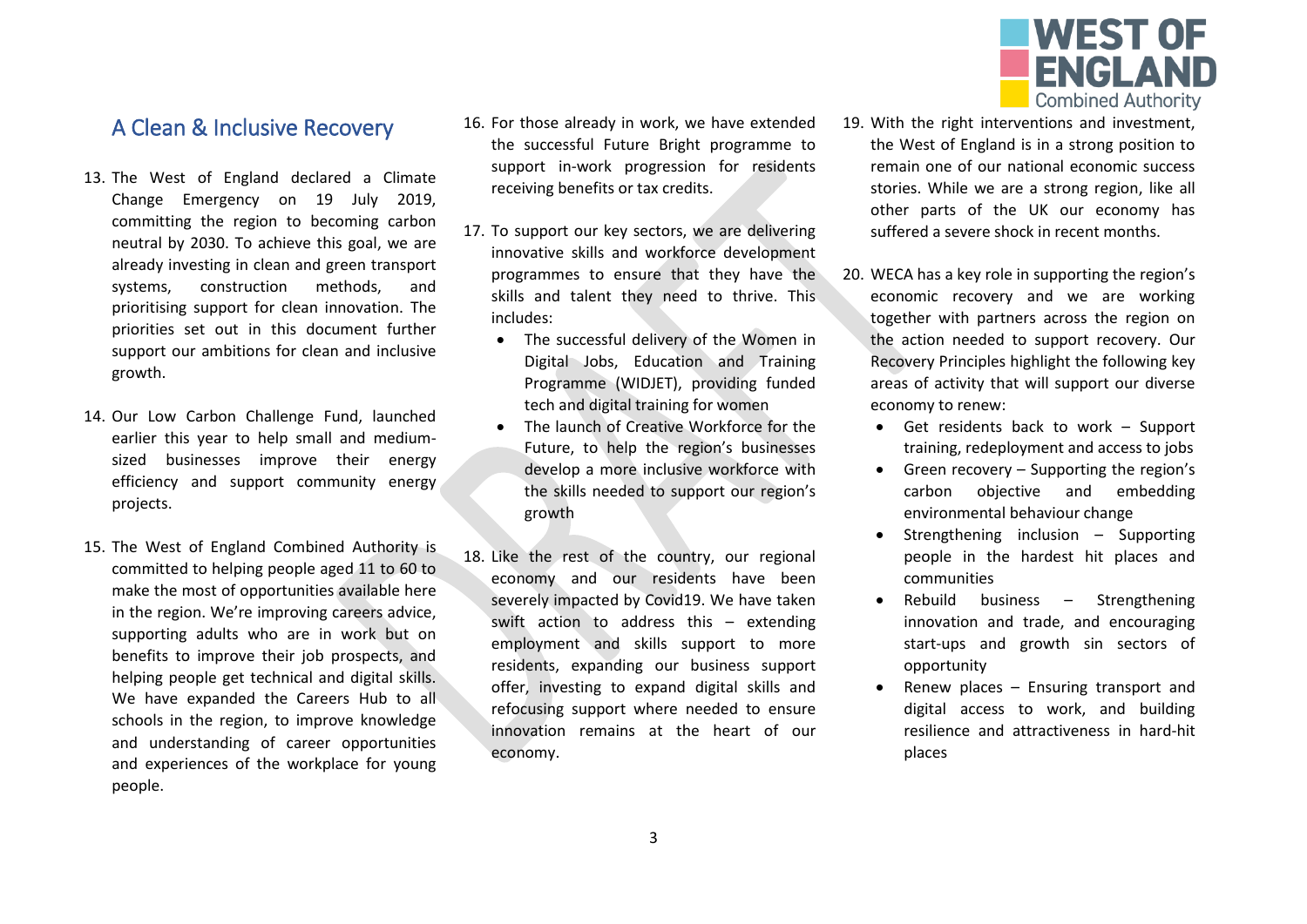

- 21. Our recovery principles link to our overarching strategic goals to drive clean and inclusive growth across the region.
- 22. We are focused on inclusive growth to ensure our region continues to build a diverse workforce, sparking creativity and innovation and contributing to increased productivity. We are taking action to help create strong communities and tackle barriers to community integration.
- 23. We have set out in the following pages more detail on the benefits an expanded Combined Authority offers both locally and nationally, and the additional interventions and investment that will be required to enable us to deliver against these priorities.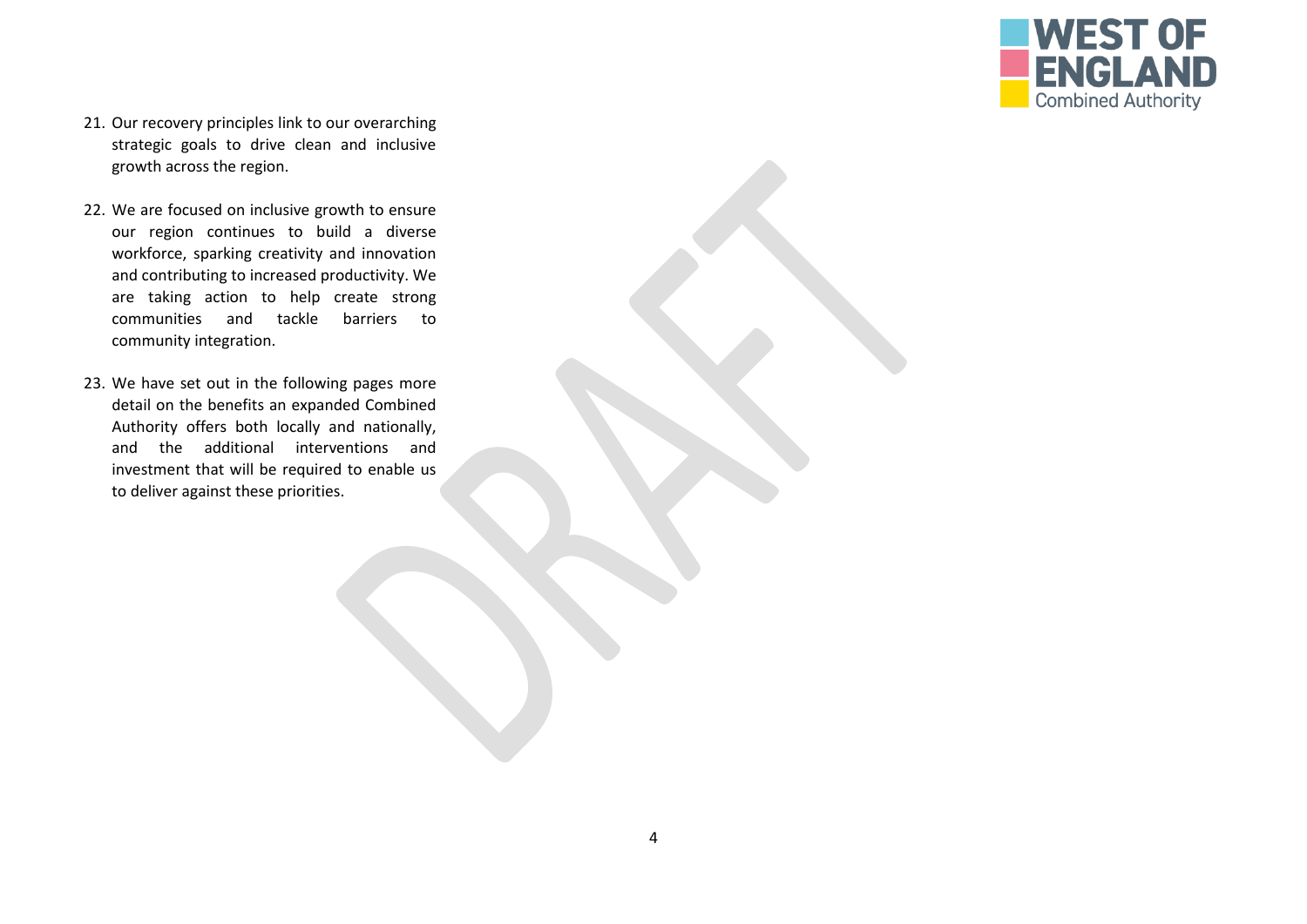

## <span id="page-5-0"></span>Benefits of Further Devolution to the West of England

- 1. **Expansion of the WECA footprint makes economic sense.** The West of England, incorporating North Somerset, is a functioning economic area. The economic case for North Somerset to work jointly with the other three unitary authorities in the West of England is that together, they work as one regional economy. Residents live, work, and play across the whole region. Strategic economic development and infrastructure interventions are best planned at this level because of the close flows of residents and businesses across the area. Strengthening co-operation will help to overcome the region's challenges to meet its full potential. This will help to maximise the impact that devolution has on the region's economy.
- 2. Expansion of the WECA footprint and investment in the region will deliver improved economic impact. The current investment fund, with £350m allocated up to 2023, is estimated to deliver at least £845m of GVA, 4,350 new jobs, 12,900 learners gaining new qualifications or skills, and 500,000 new bus journey and 1,450,000 new rail journeys every year.
- 3. On the same performance, an additional investment fund allocation of £200m could deliver at least £485m of GVA, 2,500 new jobs, 7,400 learners gaining new qualifications or skills, and an additional 285,000 bus and 835,000 rail journeys annually. Expanding the footprint of WECA and strengthening our partnership will enable an uplift in these impacts.
- 4. **Expansion makes strategic sense, capitalising on the way we work together across our broader footprint.** The West of England has set shared ambitions for the region through a range of strategic plans, including our Local Industrial Strategy. North Somerset has been a partner in these processes. In response to Covid-19, a regional taskforce has been established to support our regional recovery efforts. Again, North Somerset is a partner in this work. Working together, we are committed to driving clean and inclusive growth across our city-region. These priorities also underpin our current recovery planning. Working together, the West of England can play its part in realising the levelling-up ambition Government has set.
- 5. **Expansion will help deliver efficiencies and further strengthen decision making within the region.** The broader region has continued to work together since the establishment of

WECA, including through the West of England LEP and through a Joint Committee established to work alongside the Combined Authority. While robust partnership processes have been put in place, expansion of the CA to incorporate North Somerset would deliver efficiencies and enable the region to collaborate more effectively.

6. **Expansion will enable us to deliver on our joint priorities for the region.** The following section sets out the key priorities for future action.

**Ask One:** The Investment Fund currently comprises £900m at £30m per year, plus £103m from the Transforming Cities Fund. To maintain the current rate per head of the population for the expanded region would require an uplift of £200m for the remaining 25 years, so £8m per year. The uplift would enable devolved and regional programmes to be extended to North Somerset Council without the risk of diluting the current funding.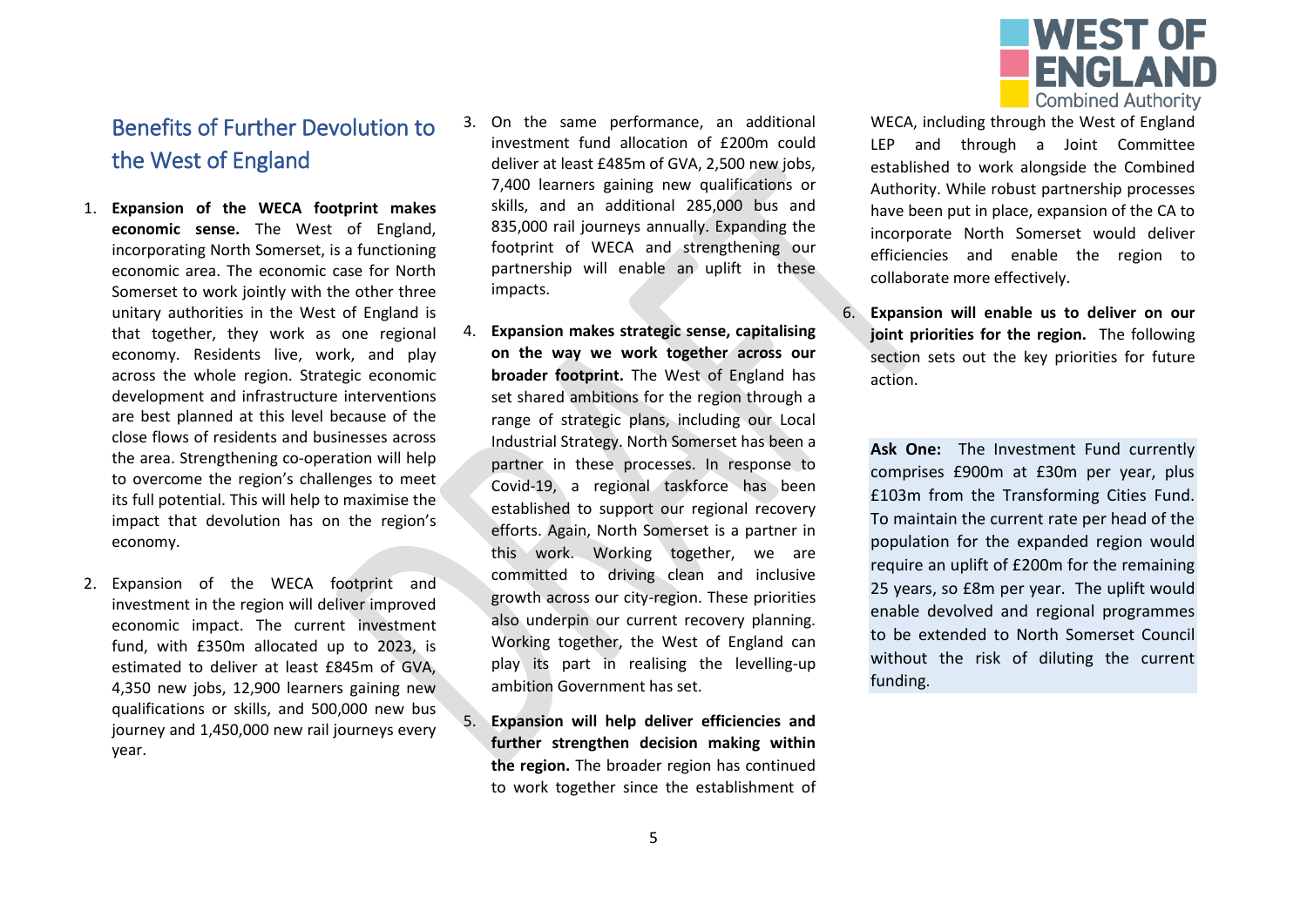

## <span id="page-6-0"></span>Regional Priorities

#### <span id="page-6-1"></span>Place

Investment in our places, to ensure that we can protect, recover & grow post Covid-19.

1. **Investment in Temple Quarter** - Focused on major upgrade to Bristol Temple Meads station, the region's main station and principle infrastructure in the new Temple Quarter, which will create a sustainable and flourishing new urban destination in Bristol that will bring homes, jobs, investment and opportunity that benefits the whole region.

**Ask Two**: A capital funding allocation of circa £100m via Homes England's SHIF (Single Housing Infrastructure Fund) would enable: building the Northern and Southern Gateways and the Eastern Entrance, as well as the implementation of much improved bus, cycle and pedestrian facilities within Temple Quarter itself.

**2. High-Street Renewal** - Town centre restructuring & regeneration activities to support Regional Economic Recovery in response to COVID-19: supporting growth and recognising the impact Covid19 has had on high streets and the visitor economy across the region.

**Ask Three**: An investment package to support our existing allocation of £10m as part of our Love Our High Streets programme. This £100m package to support the regeneration of our City and Town Centres and local High Streets as part of the Spending Review and enable accelerated investment in Masterplan sites including Yate, Filton Airfield, Keynsham and Bedminster. Strategic support for our Walking & Cycling Strategy will support active travel access across high streets and town centres

**Ask Four**: A capital funding allocation for our Future High Streets Fund Business Case for Kingswood High Street (£25m)

3. **Investment to develop Strategic Housing sites -** Unlocking sites for new housing across the region would enable the West of England to deliver an uplift in housing supply beyond the normal trajectory. Investment would help unlock sites facing issues such as the need for flood defences, strategic land acquisition, and the need small scale transport schemes, creating an increased number of viable development sites across the region. Opportunities include, but are not necessarily limited to; South West Bristol, North Fringe, Yate, Brislington and North Keynsham.

**Ask Five**: Strategic support for further partnership working with Homes England to establish further strategic locations for housing development.

#### <span id="page-6-2"></span>**Connectivity**

Investment in low carbon transport and digital connectivity to provide access to new jobs & homes.

- 4. The delivery of mass transit schemes will be transformative for trips within the West of England, whilst also having the potential to shape the scale and pattern of employment and housing growth.
	- **Ask Six**: Official support from the Government for the development of the Mass Transit scheme for the region and broad Government commitment to partner would enable the scheme to move forward confidently and in turn provide confidence to investors in the region (£14m support a joint delivery team to Full Business Case and £26m to support early works and land purchase).
- **5. Digital Connectivity –** We recognise that digital connectivity is important in ensuring that our business and communities can access the markets and services of the future.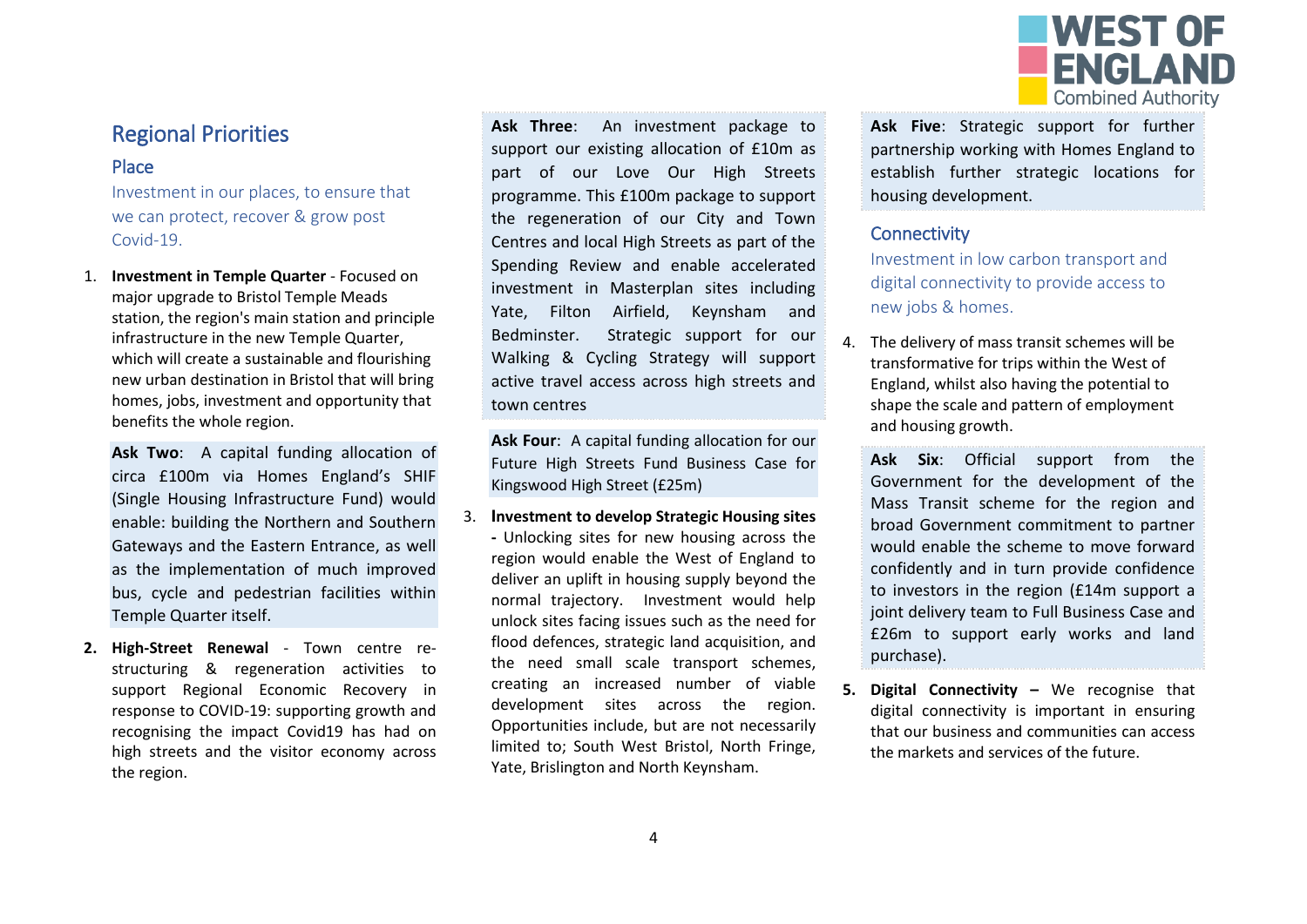

**Ask Seven**: Official support from the Government for a regional approach to support further improvement in digital connectivity to support our communities and businesses. To enable equality of digital opportunity and to enable provision of efficient regional services.

#### <span id="page-7-0"></span>**Business**

Supporting our businesses, driving productivity & move to a sustainable future.

**6.** Additional investment to accelerate **major R&D projects, supporting the achievement of an innovation-led recovery across our region.**  Investment would enable integration of existing regional capabilities and alignment of our innovation hubs – increasing capacity to address the critical challenges our hubs are working on: achieving net zero, healthcare, social mobility, low carbon.

**Ask Eight**: Capital funding of £322m from the R&D funding announced at Budget 2020 to support growth in our regional R&D capacity. Investment would support the following:

 Phase 2 of the **Digital Engineering Technology and Innovation (DETI) programme** (£100m), including Extension of the Urban Multi Wireless Broadband and IoT (Internet of Things) Testing for Local Authority and Industrial Applications **(Umbrella) project phase 2 & 3** (£7m) connecting regional Enterprise Areas and strengthening the South Gloucestershire Tec Are, further developing our industrial productivity.

- Our major digital skills and innovation centre**: iSTART** (£20m)
- The new **Temple Quarter Enterprise Campus** (£150m), delivery of which is a key component of the regeneration of this area of Bristol, alongside the upgrade to transport infrastructure detailed in ask 1 of this prospectus
- An **Innovation Centre at the Junction 21 Enterprise Area** (£45m), which would incorporate a regional Modern Methods of Construction and sustainable construction centre
- 7. **Freeport for the region** A freeport will provide an area in the region where normal import duties don't apply allowing it to operate outside the customs territory creating a duty-free bubble. Imports can enter this bubble without being subjected to the tariffs and import duties which are often incurred.

**Ask Nine**: We are well placed to develop a freeport within the region, linked to and strengthening our regional strength in innovation and high-value manufacturing.

We have responded to the Government freeport consultation on and would welcome early dialogue on this opportunity for the region.

#### <span id="page-7-1"></span>**Skills**

Supporting our young people, the need to reskill

8. **Broadening of the West of England Adult Education Budget (AEB) devolution to incorporate North Somerset** - Devolution of AEB has been a success. We have seen a rationalisation of provision and an increasing focus on ensuring AEB funded provision aligns with the needs of the region's residents, employers and economy.

**Ask Ten**: Agreement that the devolved AEB Budget incorporates the North Somerset allocation

9. Additional **investment to support reskilling across sectors disproportionately impacted by Covid19**, including retail, hospitality and the broader visitor economy. Building on the positive impact our Adult Education Budget provision is achieving in reaching vulnerable sectors/employees, additional investment would enable a focus on building the foundational skills our economy requires.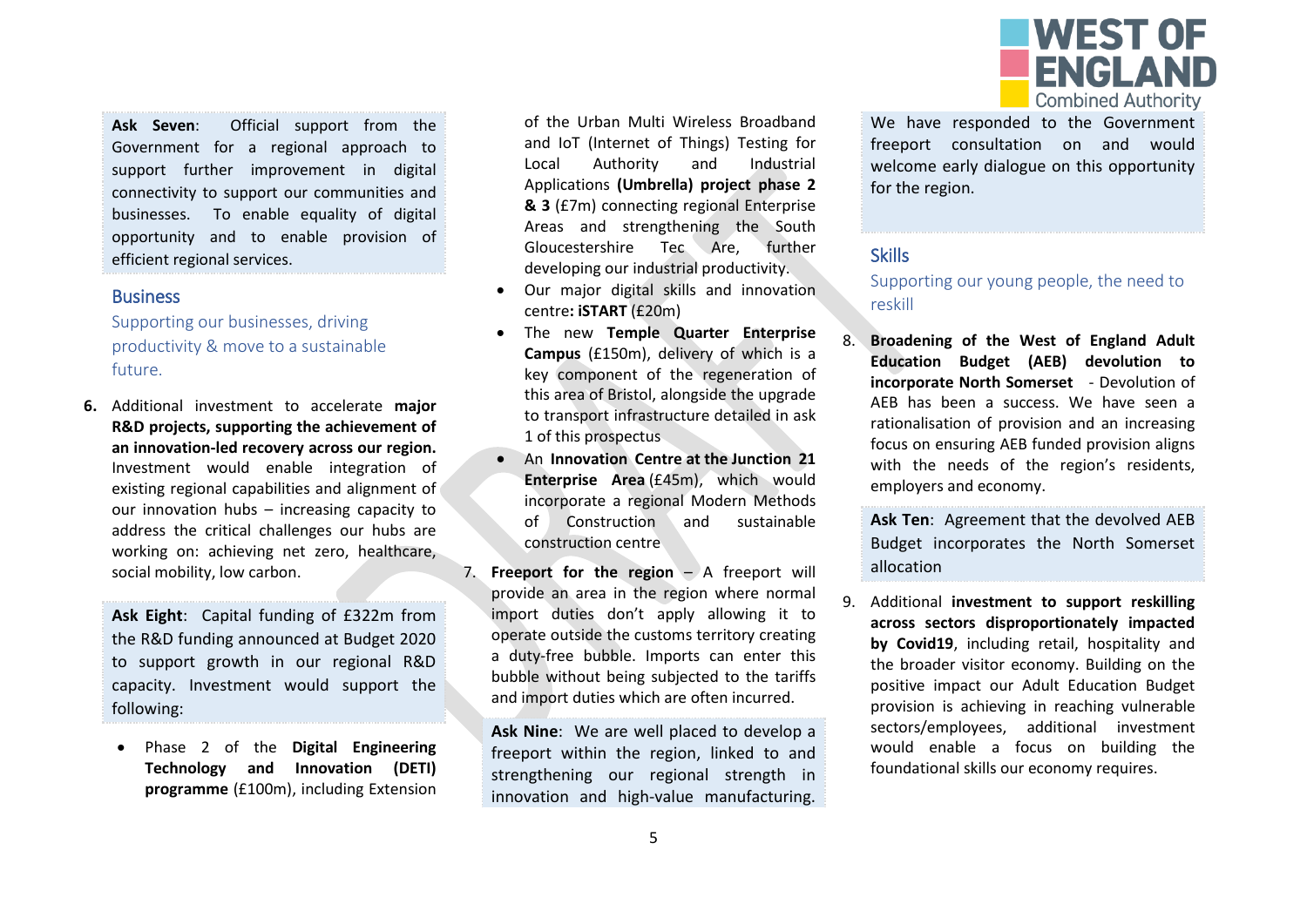

**Ask Eleven:** An uplift of £10m per annum in the regional AEB allocation to deliver additional foundational skills provision across the region.

- 10. **Devolve £100m from funds announced at Budget 2020 to support skills provision across the region:**
	- £40m devolved from the FE Capital Fund to enable strategic investment in the growth of the FE sector and provide cutting-edge facilities to give people the technical skills needed for future industry.
	- £60m devolved from the National Skills Fund to deliver on the ambition of our regional employment and skills plan and actions identified through our regional recovery planning to get residents back to work and to deliver bespoke support in communities and places disproportionately hit by the impact of Covid19.

**Ask Twelve**: Devolving a regional share of £40m from the £1.5bn FE Capital Fund and a £60m share from the £2.5bn National Skills Fund announced at the March Budget.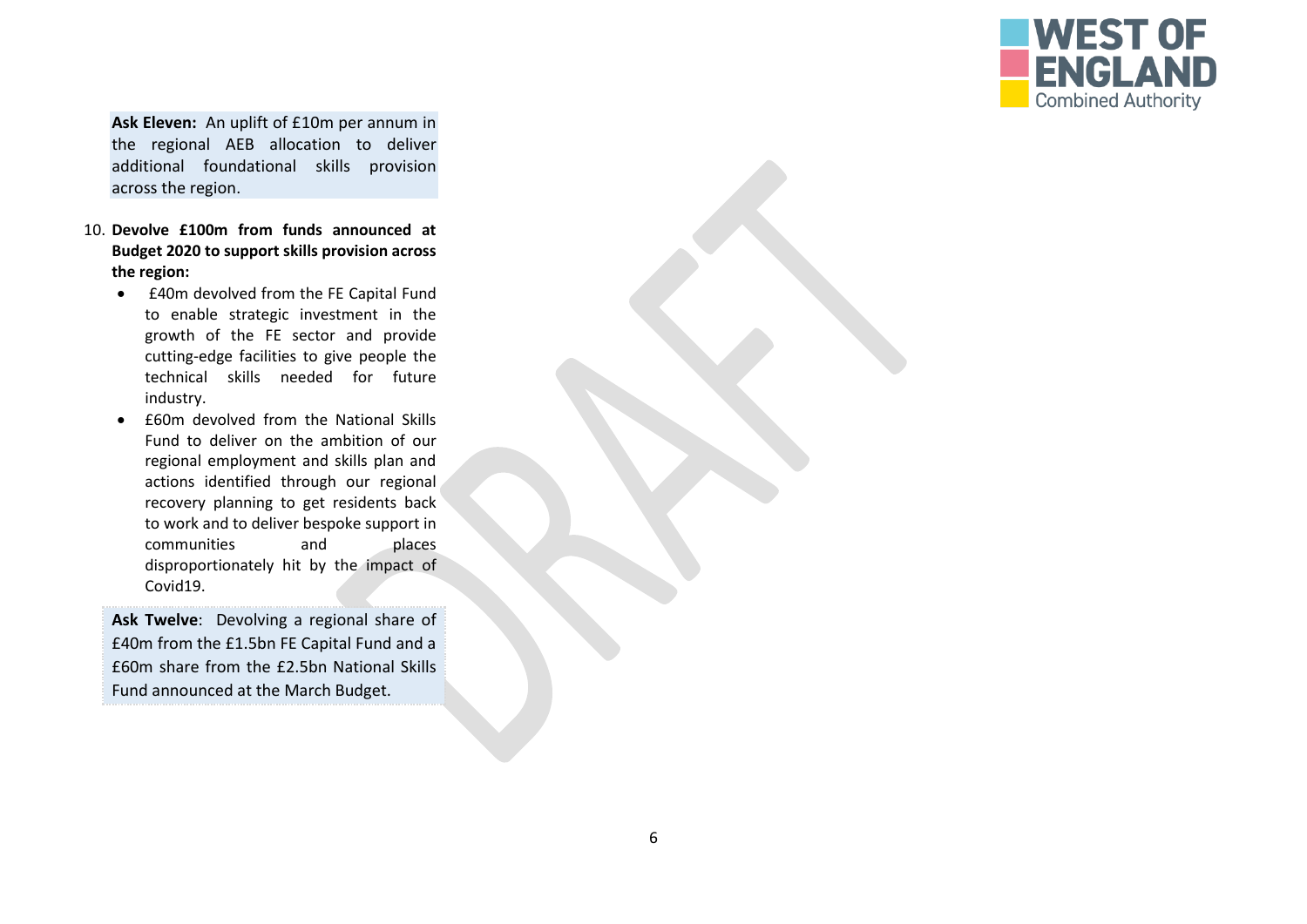

# <span id="page-9-0"></span>Summary of Asks

| Ask          | <b>Requirement from Government</b>                                                                                                                                                                                                                                                                                                                                                                                                                          | Value (£m)           | <b>Source</b>                                          |
|--------------|-------------------------------------------------------------------------------------------------------------------------------------------------------------------------------------------------------------------------------------------------------------------------------------------------------------------------------------------------------------------------------------------------------------------------------------------------------------|----------------------|--------------------------------------------------------|
| One          | The Investment Fund currently comprises £900m at £30m per year, plus £103m from the £200m over 25<br>Transforming Cities Fund. To maintain the current rate per head of the population for the expanded i<br>region would require an uplift of £200m for the remaining 25 years, so £8m per year. The uplift<br>would enable devolved and regional programmes to be extended to North Somerset Council without<br>the risk of diluting the current funding. | vears                | Expansion of<br><b>Gain Share</b>                      |
| <b>Place</b> |                                                                                                                                                                                                                                                                                                                                                                                                                                                             |                      |                                                        |
| Two          | A capital funding allocation of circa £100m via Homes England's SHIF (Single Housing Infrastructure   Circa £100m<br>Fund) would enable: building the Northern and Southern Gateways and the Eastern Entrance, as well<br>as the implementation of much improved bus, cycle and pedestrian facilities within Temple Quarter<br>itself.                                                                                                                      |                      | <b>SHIF</b>                                            |
| <b>Three</b> | Support for our existing allocation of £10m as part of our Love Our High Streets programme. This   £100m<br>£100m package to support the regeneration of our City and Town Centres and local High Streets as<br>part of the Spending Review and enable accelerated investment in Masterplan sites. Strategic<br>support for our Walking & Cycling Strategy will support active travel access across high streets and<br>town centres                        |                      | <b>CSR</b>                                             |
| Four         | A capital funding allocation for our Future High Streets Fund Business Case for Kingswood High Street<br>(E25m)                                                                                                                                                                                                                                                                                                                                             | £25m                 | <b>Future High</b><br><b>Street Fund</b><br><b>Bid</b> |
| Five         | Strategic support for further partnership working with Homes England to establish further strategic<br>locations for housing development.                                                                                                                                                                                                                                                                                                                   | Strategic<br>Support |                                                        |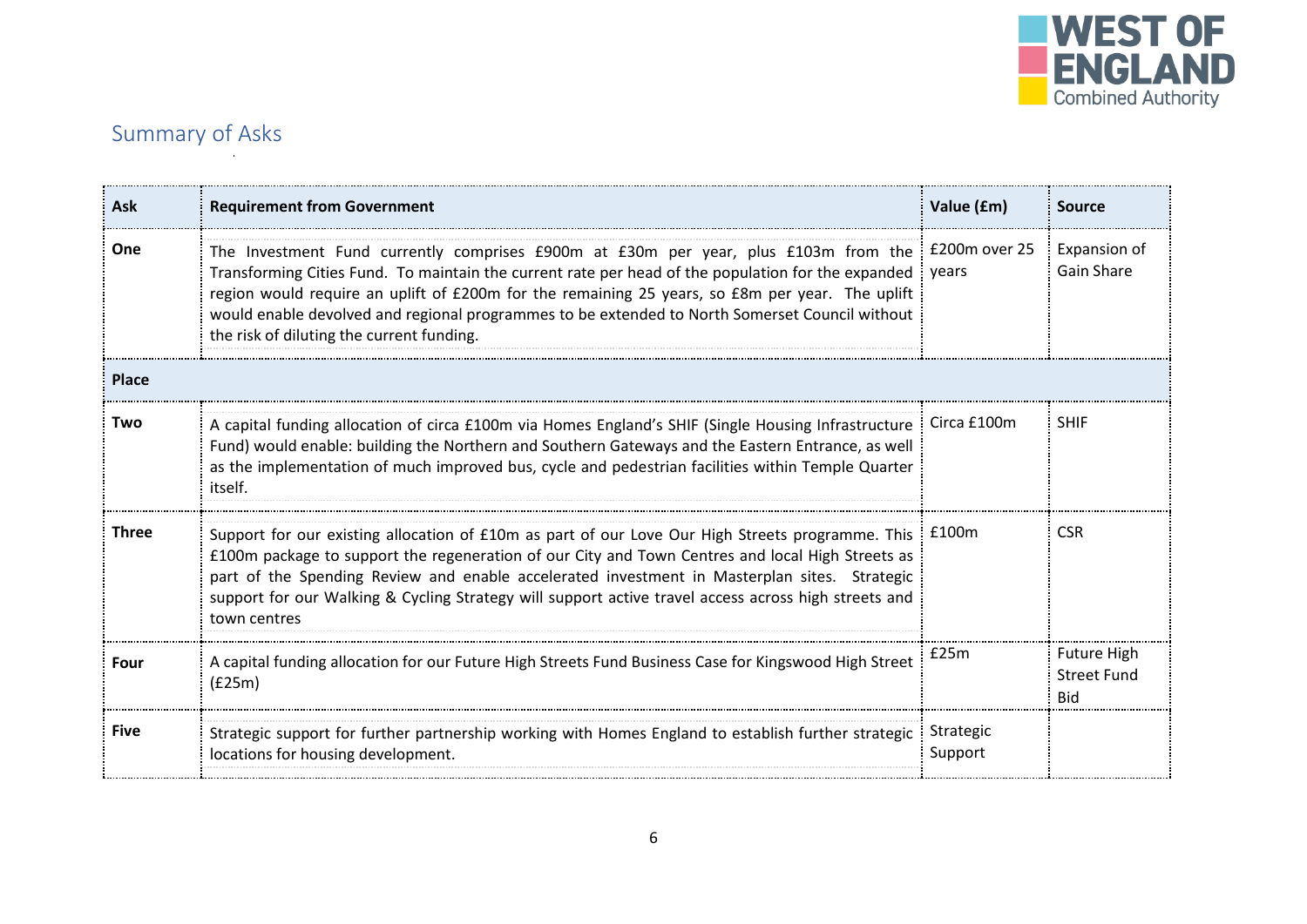

| Connectivity    |                                                                                                                                                                                                                                                                                                                                                                                                                                                                                                                                                     |                          |                                                                              |
|-----------------|-----------------------------------------------------------------------------------------------------------------------------------------------------------------------------------------------------------------------------------------------------------------------------------------------------------------------------------------------------------------------------------------------------------------------------------------------------------------------------------------------------------------------------------------------------|--------------------------|------------------------------------------------------------------------------|
| <b>Six</b>      | Official support from the Government for the development of the Mass Transit scheme for the i £40m<br>region and broad Government commitment to partner would enable the scheme to move forward<br>confidently and in turn provide confidence to investors in the region. (£14m support a joint<br>delivery team to Full Business Case and £26m to support early works and land purchase).                                                                                                                                                          |                          | Transport<br>Capital<br>Funding                                              |
| Seven           | Official support from the Government for a regional approach to support further improvement in<br>digital connectivity to support our communities and businesses. To enable equality of digital Support<br>opportunity and to enable provision of efficient regional services.                                                                                                                                                                                                                                                                      | Strategic                |                                                                              |
| <b>Business</b> |                                                                                                                                                                                                                                                                                                                                                                                                                                                                                                                                                     |                          |                                                                              |
| Eight           | Capital funding of £315m from the R&D funding announced at Budget 2020 to accelerate major R&D<br>projects, supporting the achievement of an innovation-led recovery across our region, namely:<br>Phase 2 of the Digital Engineering Technology and Innovation (DETI) programme (£100m).<br>Including Extension of the Umbrella project phases 2 & 3 (£7m).<br>Our major digital skills and innovation centre: iSTART (£20m)<br>The new Temple Quarter Enterprise Campus (£150m)<br>An innovation Centre at the Junction 21 Enterprise Area (£45m) | $\pm$ £322m              | Increased<br>investment in<br><b>R&amp;D</b><br>announced at<br>March Budget |
| <b>Nine</b>     | Early dialogue on the potential for a freeport within the region, in line with the Government ambition<br>to create up to 10 new freeports across the UK.                                                                                                                                                                                                                                                                                                                                                                                           | Strategic<br>Support     |                                                                              |
| <b>Skills</b>   |                                                                                                                                                                                                                                                                                                                                                                                                                                                                                                                                                     |                          |                                                                              |
| <b>Ten</b>      | Incorporation of the existing North Somerset Adult Education Budget allocation to the devolved<br>West of England AEB fund.                                                                                                                                                                                                                                                                                                                                                                                                                         | £ Existing<br>allocation | AEB                                                                          |